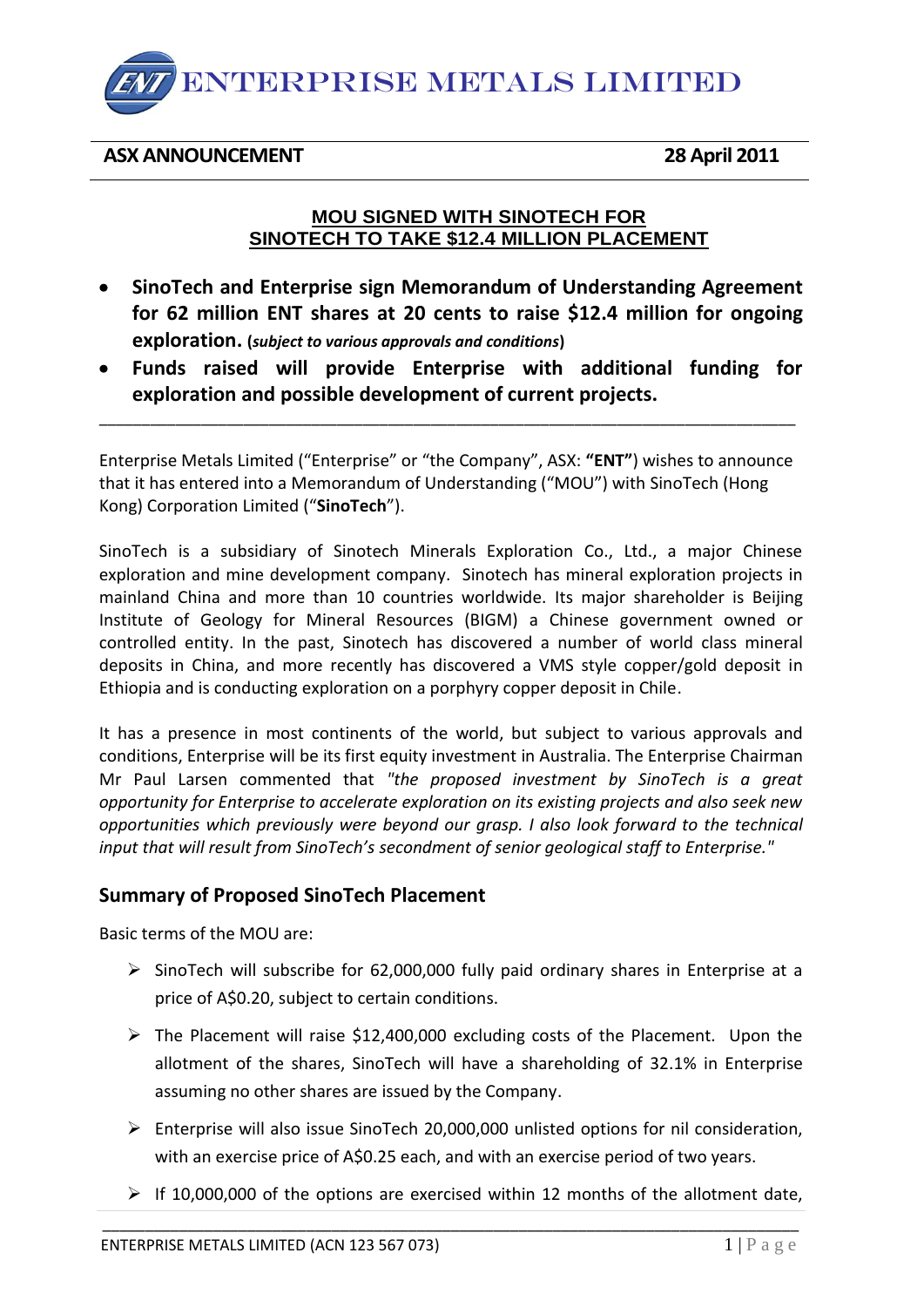ENTERPRISE METALS LIMITED

then Enterprise will issue to SinoTech an additional 11,000,000 25 cent unlisted options for nil consideration with a 2 year exercise period.

- $\triangleright$  Both Parties have agreed that the MOU is legally binding on the Parties subject to Due Diligence to be conducted by SinoTech by 20 May 2011, and to satisfaction of the Conditions in accordance with the Corporations Act 2001 (Commonwealth of Australia) ("Corporations Act"), the ASX Listing Rules, the Foreign Acquisitions and Takeovers Act and the Foreign Investment Review Board ("FIRB") Policy of the Commonwealth of Australia, involving shareholder approvals by ENT under Listing Rule 7.1 and under section 611 of the Corporations Act.
- $\triangleright$  SinoTech will nominate 2 directors to the Enterprise Board of Directors with effect from the Allotment Date and that SinoTech will nominate a Deputy Chairman from one of its proposed directors.
- $\triangleright$  A break fee of \$124,000 applies to either party should the approvals which are required or deemed necessary for that party to proceed with the placement not be obtained.
- $\triangleright$  The timetable for the placement will be finalised once SinoTech's due diligence condition has been satisfied and a subscription agreement has been negotiated by the parties.

# **Summary of Proposed Worldtex Placement**

Enterprise has also negotiated terms with Worldtex Capital Resources Ltd ("**Worldtex**") for a placement of 10,000,000 Enterprise shares at an issue price of \$A0.20 per share to raise \$2,000,000. Worldtex has also been offered 3,225,806 options at an exercise price of A\$0.25 each exercisable within two years of the date of grant. If 1,612,903 of these options are exercised by Worldtex within 1 year of their date of grant, then Enterprise will issue to Worldtex a further 1,774,194 options at an exercise price of A\$0.25, each exercisable within two years.

No application for these shares and options has been lodged at this stage and Enterprise understands that Worldtex needs more time to conduct its due diligence enquiries before any application is lodged and any agreement is reached with Enterprise to issue the securities.

Worldtex is a well funded private equity and investment firm registered in Hong Kong and is backed by major investors from the commercial real estate industry, and the mining and financial industry in mainland China.

Negotiations are also in progress with Worldtex for the underwriting of the SinoTech placement.

\_\_\_\_\_\_\_\_\_\_\_\_\_\_\_\_\_\_\_\_\_\_\_\_\_\_\_\_\_\_\_\_\_\_\_\_\_\_\_\_\_\_\_\_\_\_\_\_\_\_\_\_\_\_\_\_\_\_\_\_\_\_\_\_\_\_\_\_\_\_\_\_\_\_\_\_\_\_\_\_\_\_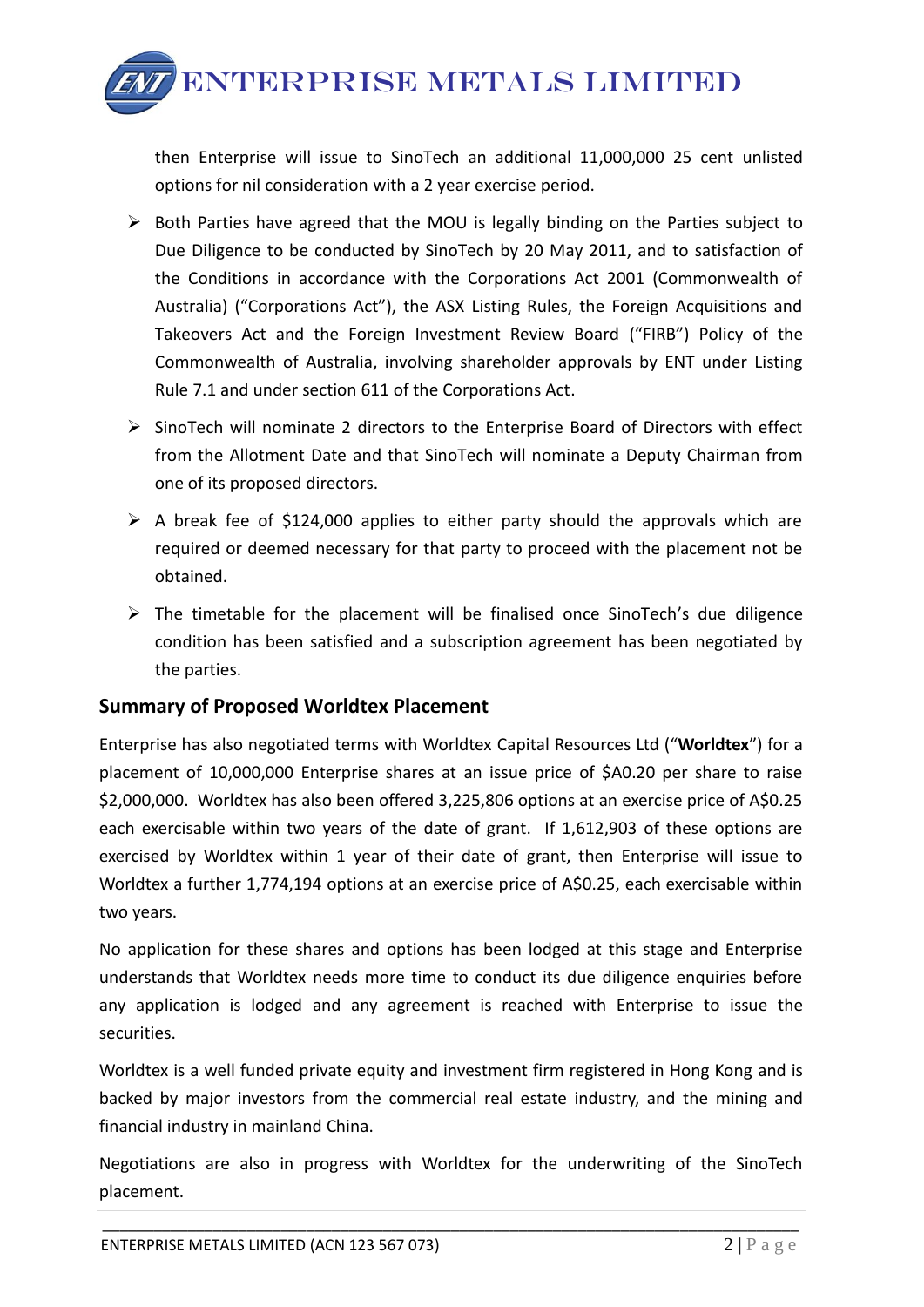



**Ms Anna Mao, CEO & Director, Worldtex, (left) Mr Dermot Ryan, Dr Jingbin Wang, Chairman of SinoTech & Mr Bruce Hawley (right) in Beijing.**

# **Appointment of Corporate Adviser**

Enterprise Metals Limited has appointed RI Capital Pty Limited ("RI Group") as corporate adviser in connection with the proposed SinoTech and Worldtex transactions. Subject to successful completion of the SinoTech and Worldtex placements, RI Group will be entitled to a fee of 5% of the total funds raised by the placements, and 15 million unlisted options to subscribe for ordinary shares in Enterprise. The options will be exercisable within 3 years after the date of allotment of the placement shares, at an exercise price of A\$0.25.

# **Changes to ENT Board and Management Structure**

Under the terms of the RI Group mandate, the Enterprise Board has agreed that Mr. Eduard Eshuys will be invited to fill the casual position of Chairman of the Enterprise Board with effect from the date the placement shares are allotted to SinoTech. Mr Eshuys will be offered 5 million unlisted options to subscribe for ordinary shares in Enterprise on the same terms as those offered to the RI Group.

The Company has also agreed to negotiate consultancy arrangements with Mr Eshuys with effect from the date the placement shares are allotted to SinoTech, for consultancy services that remain to be finalised.

Subject to completion of the SinoTech and Worldtex placements, the Enterprise Board will comprise:

\_\_\_\_\_\_\_\_\_\_\_\_\_\_\_\_\_\_\_\_\_\_\_\_\_\_\_\_\_\_\_\_\_\_\_\_\_\_\_\_\_\_\_\_\_\_\_\_\_\_\_\_\_\_\_\_\_\_\_\_\_\_\_\_\_\_\_\_\_\_\_\_\_\_\_\_\_\_\_\_\_\_